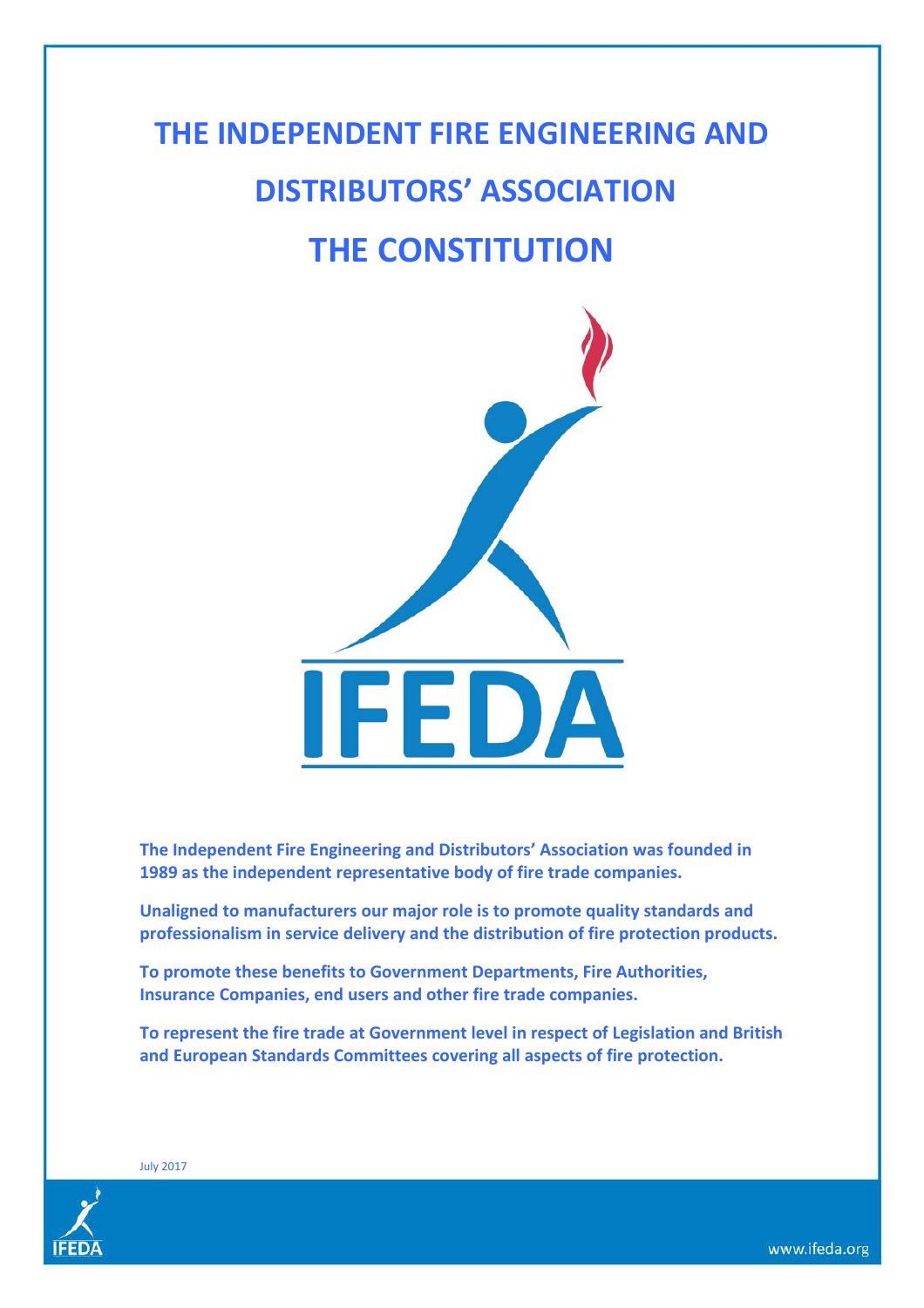

www.ifeda.org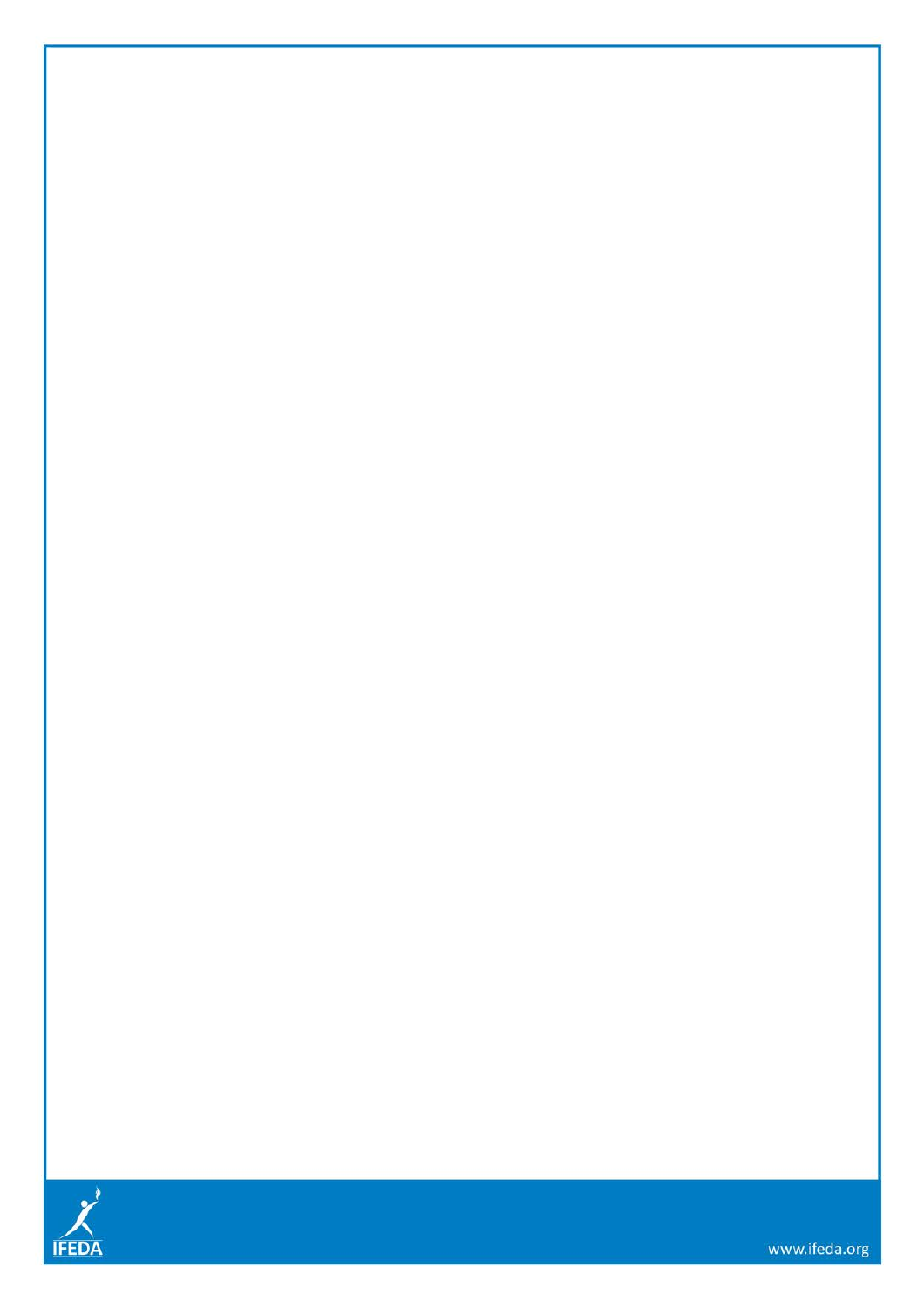# **CONSTITUTION**

# **The Association shall be known as the**

# **The Independent Fire Engineering and Distributors Association Ltd**

## **(IFEDA)**

## 1. AIMS and OBJECTIVES.

1.1 To promote the highest standards of quality and ethics in business practice and service delivery throughout members' companies.

1.2 To assist and ensure that members achieve and maintain a quality system of business in accordance with BS EN ISO 9001 to promote the standards, aims and objectives of the Association throughout the United Kingdom, particularly to legislative, regulatory and enforcement bodies.

1.3 To keep and provide a bank of information relevant to the Fire Trade Industry for members to freely draw from on request.

1.4 To present a united front on all aspects of the Fire Trade through the membership.

1.5 To encourage the dissemination of information relevant to products, technical data and all such knowledge necessary to the overall success of members.

1.6 To print and publish newsletters, books, leaflets or computer data on a regular basis in order to keep members informed, and to promote the Association throughout the trade.

1.7 To provide regular seminars for members.

1.8 To facilitate sources of training for members and their employees to recognized certificated standards.

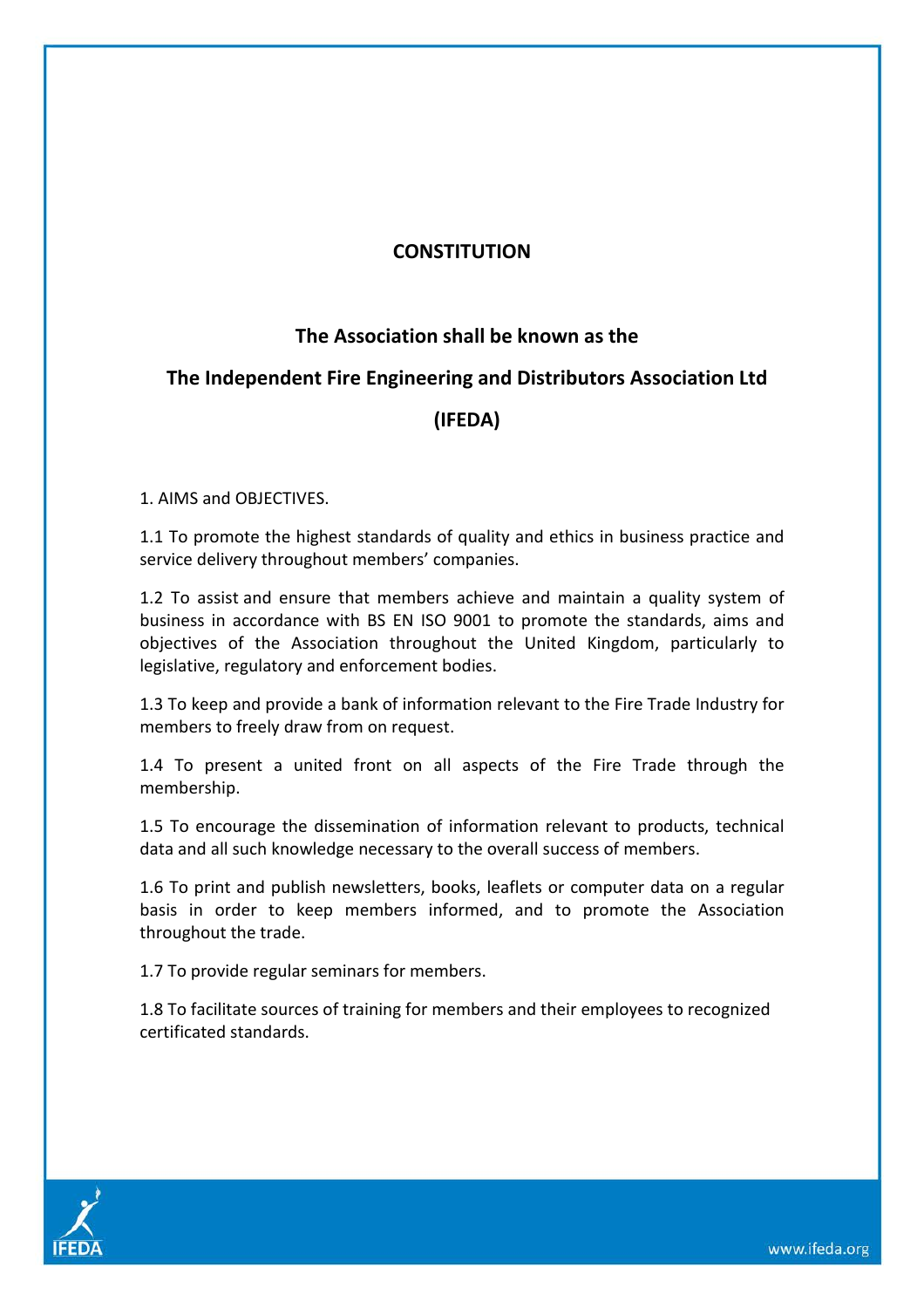## **GLOSSARY OF TERMS**

# 2. Glossary

Detailed below is a glossary of the words used throughout this document.

| WORD/S                     | <b>MEANING</b>                                                                                                                                            |
|----------------------------|-----------------------------------------------------------------------------------------------------------------------------------------------------------|
| The Constitution           | The articles, rules and standing orders of the<br>Association from time to time amended.                                                                  |
| The Association or Company | The Independent Fire<br>Engineering and Distributors'                                                                                                     |
| The United Kingdom         | Association Ltd<br>England, Scotland, Wales and Northern Ireland.                                                                                         |
| The European Community     | Those countries who are members of the E.E.C.                                                                                                             |
| A General Meeting          | A full meeting of the Company's<br><b>Members</b>                                                                                                         |
| <b>Full Member</b>         | A company, partnership or sole trader who<br>provides fire protection services to commerce,<br>industry or the public and has paid their<br>subscription. |

| <b>Provisional Member</b>     | A member who has not achieved the required<br>third party accreditation                                  |
|-------------------------------|----------------------------------------------------------------------------------------------------------|
| Honorary Membership           | An individual or organization granted<br>membership under the rules and terms of<br>Honorary Membership. |
| President                     | An individual elected to be the titular head of<br>IFEDA                                                 |
| Executive President           | The Elected Executive President of IFEDA<br>carrying technical responsibilities.                         |
| National Management Committee | The Elected (annually) Management Board of<br>the Association NMC.                                       |
| <b>National Chairman</b>      | The Elected (at intervals of 4 years)<br>Chairman of the Association.                                    |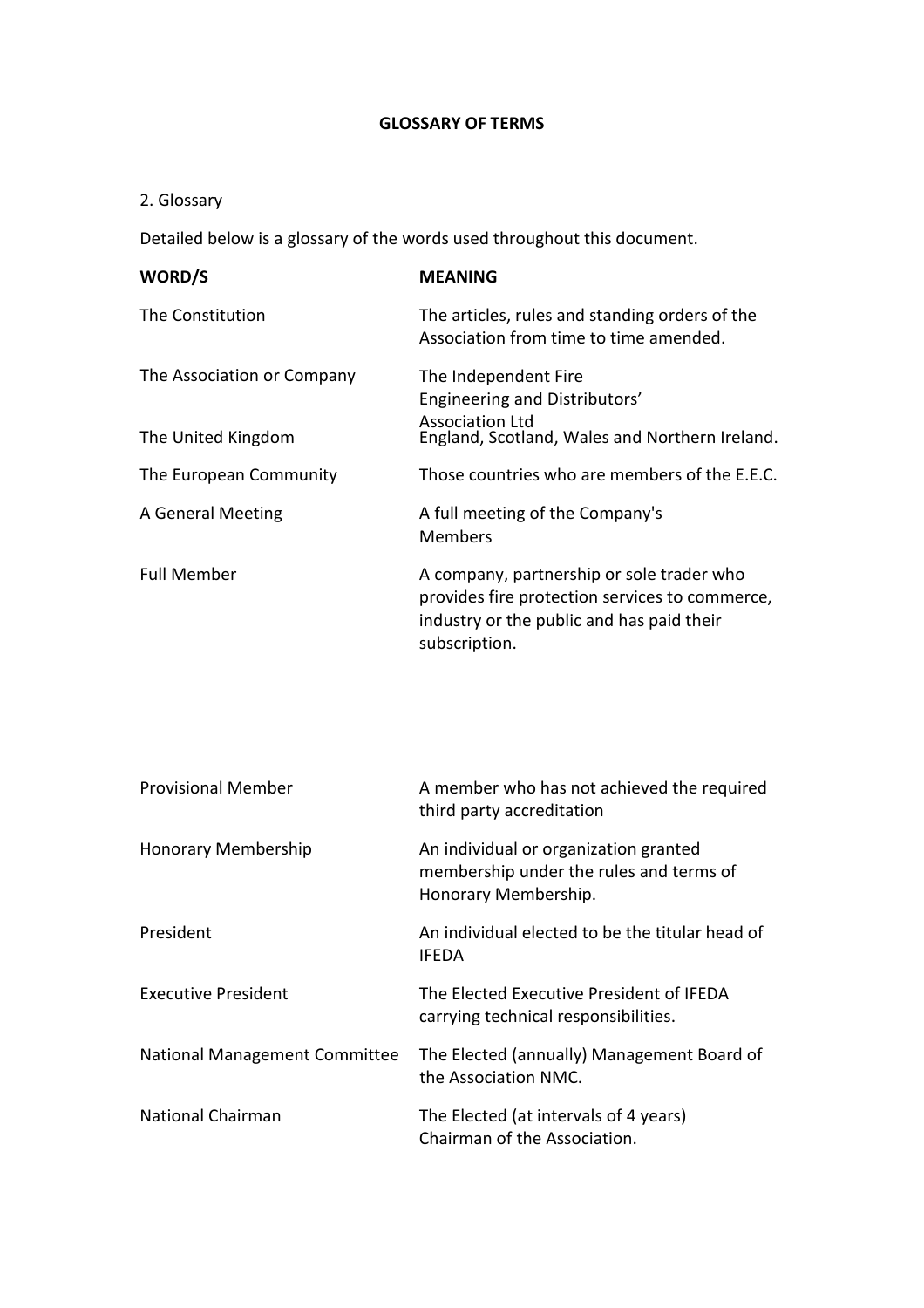## **GLOSSARY OF TERMS**

| WORD/S                                                | <b>MEANING</b>                                                                                                                                                                              |
|-------------------------------------------------------|---------------------------------------------------------------------------------------------------------------------------------------------------------------------------------------------|
| National Deputy Chairman                              | The Elected (at intervals of 4 years) Deputy<br>Chairman of the Association.                                                                                                                |
| <b>National Treasurer</b>                             | The Elected (at intervals of 3 years) Treasurer of<br>the Association.                                                                                                                      |
| National Membership Secretary                         | The Elected (at intervals of 3 years) National<br>Membership Secretary of the Association                                                                                                   |
| <b>National Management</b><br><b>Committee Member</b> | A person who has been elected or co-opted to<br>serve on the National Management Committee.                                                                                                 |
| <b>General Manager</b>                                | The Secretary and Chief Executive who is<br>employed to manage the business of the<br>Association in accordance with the<br>Constitution and as instructed by the<br>Directors and the NMC. |
| <b>National Office</b>                                | The Association's registered address and base<br>of operations                                                                                                                              |
| <b>Office Manager</b>                                 | Employed to supervise the National Office,<br>responsible to the General Manager                                                                                                            |
| Assistant Administrator(s)                            | Employed to carry out administrative duties at<br>the National Office and elsewhere,<br>responsible to the Office Manager.                                                                  |

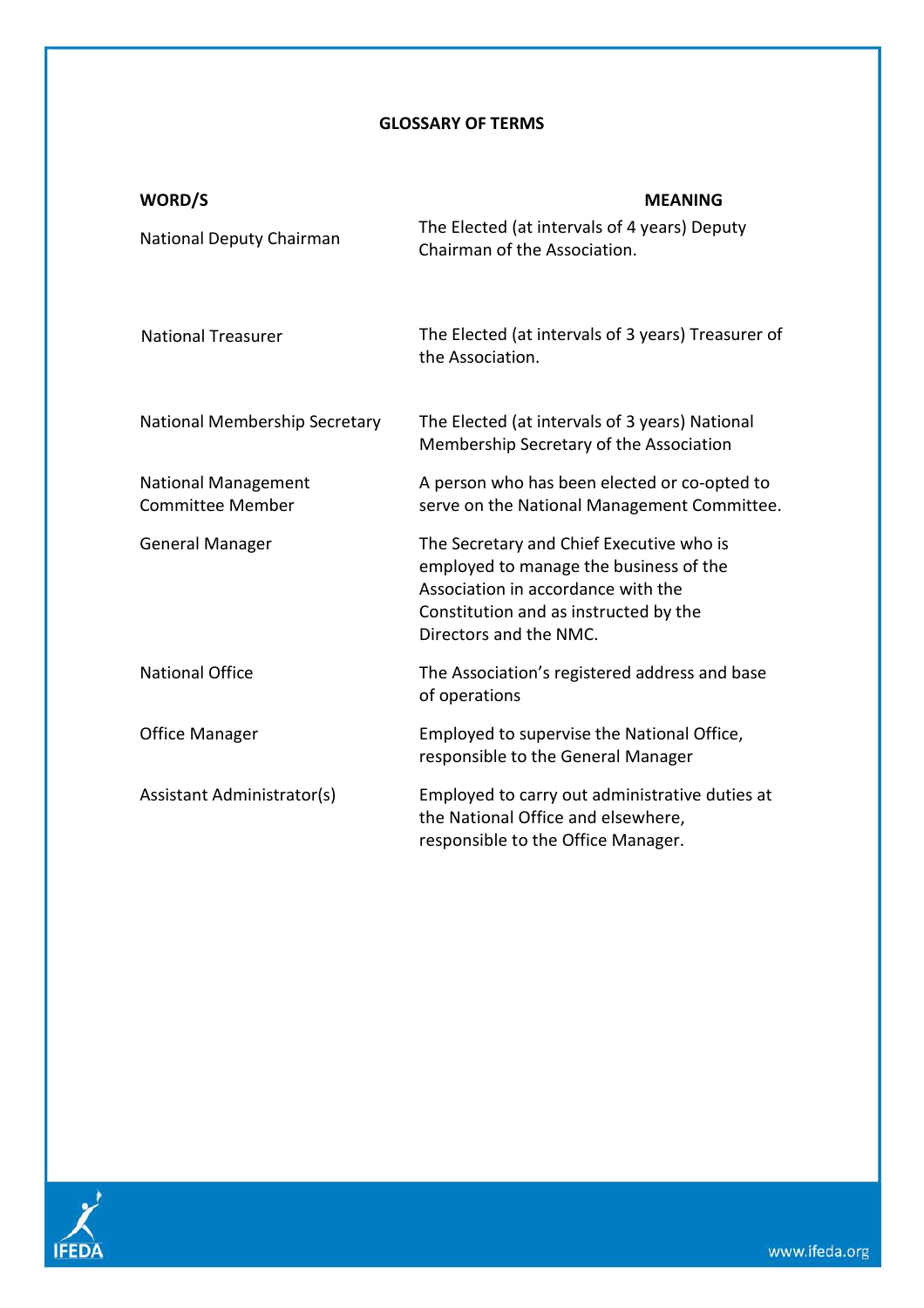## **FULL MEMBERSHIP**

Full membership of the Association, conditional on its Memorondum & Articles of Association, Constitution, rules and objectives, is available to all companies, subsidiary companies, partnerships and sole traders who are active within the fire industry in the United Kingdom.

## 3.1 APPLICATION FOR MEMBERSHIP

3.1.1 All applications for membership will be submitted on the relevant forms available from the National Office.

3.1.2 All applications for membership will be presented to the National Management Committee who will determine applications in accordance with its powers, duties and the Association's Constitution.

3.1.3 All new Memberships of the Association, which are granted, will be probationary for a period of eighteen months from the date of approval. The National Management Committee can terminate membership without appeal during this period.

3.1.4 All new Memberships granted will be audited by the General Manager, as required by the National Management Committee. Their application will include an undertaking to install a quality system in line with the requirements of BS EN ISO 9001 (and those further requirements as laid down by the Association) within eighteen months. Until third party accreditation is achieved the annual membership certificate will be a 'provisional' certificate.

3.1.5 The full annual membership fee must be paid with the application (or agreed standing order forms). The approval of membership can be automatically revoked if fees are not received or the standing order fails to start or ceases before completion.

3.1.6 All organizations making enquiries in respect of membership will be supplied with a copy of the Association's Constitution and Rules and will acknowledge receipt of it at the time of their application.

3.1.7 The Association can refuse membership without reason or further communication.

3.2 GENERAL RULES OF FULL MEMBERSHIP

3.2.1 All members of the Association are expected to carry out their business in a manner that does not bring the Association into disrepute and in accordance with the IFEDA Code of Conduct.

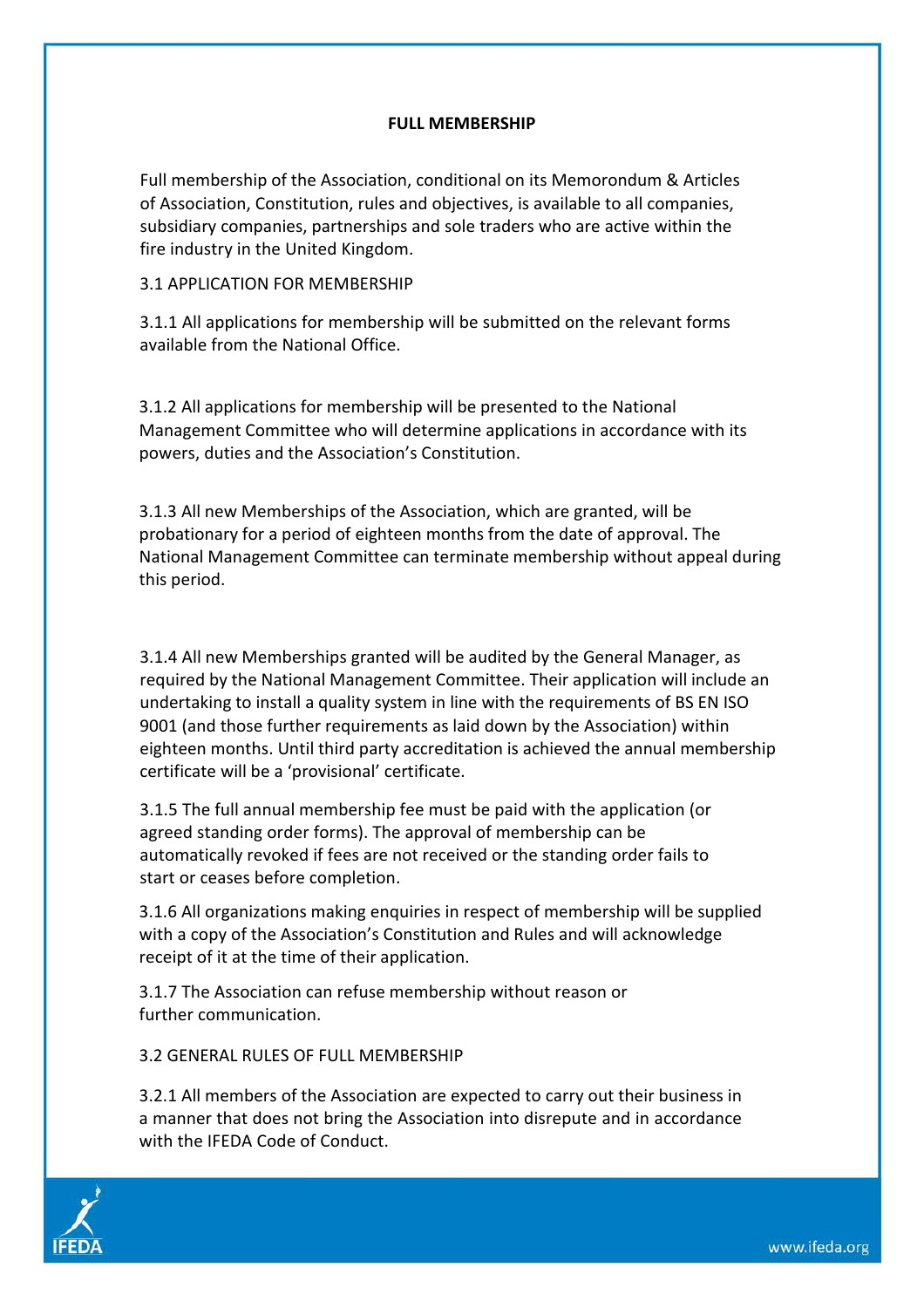3.2.2 For the purpose of 'Full Membership' the Associations definition of trading types shall be those defined in the Association's policy at Appendix 2. This Constitution and its rules in its entirety are applicable in each and every instance a certificate of membership is issued.

3.2.3 It is a condition of continued membership for Full Members that they operate a quality system in line with the requirements of BS EN ISO9001. It is a further condition that the quality system is certified by a UKAS certified body approved by BAFE or a nationally recognised equivalent accreditation body (the final decision on which scheme is nationally recognised will be at the total discretion of the IFEDA NMC). The scope of the approval must include those areas of core business activity undertaken by the Member in accordance with specific BAFE modules (or modules deemed to be suitable at the total discretion of the IFEDA NMC). Until third party accreditation is achieved the annual membership certificate will be a 'provisional' certificate.

3.2.4 Membership of the Association requires that all members who undertake the installation and ongoing maintenance of fire equipment shall ensure that all works are carried out by suitably qualified and competent personnel. The relevant BAFE approved qualifications required by the Association are set out in Appendix 5.

3.2.5 It is a further requirement that all Members as a condition of continued membership operate (where relevant) the BAFE Registered Technician Scheme, or other nationally recognised (at the discretion of the IFEDA NMC) supervision scheme appropriate to the servicing activities undertaken to ensure the continued competency of service personnel. The BAFE schemes are listed in Appendix 5.

3.2.6 Membership of the Association means that all Members must allow checks to be made on their operational systems and procedures by the designated auditor of the National Management Committee.

3.2.7 Any Member failing to comply with the requirements of 3.2.1/3.2.2/3.2.3/3.2.4/3.2.5 and 3.2.6 listed above may have their membership terminated and all benefits withdrawn.

3.2.8 As and when relevant BAFE or associated schemes are introduced the National Management Committee shall have the power to determine their relevance to the Association and its Members and if it is decided these are to become a requirement of membership to also determine the timescale within which they must be implemented.

3.2.9 If due to proven circumstances any Member is unable to comply with the requirements of 3.1.4 they may apply to the National Management Committee for an extension period. Applications for extension periods must be made in writing to the General Manager, giving full and concise reasons.

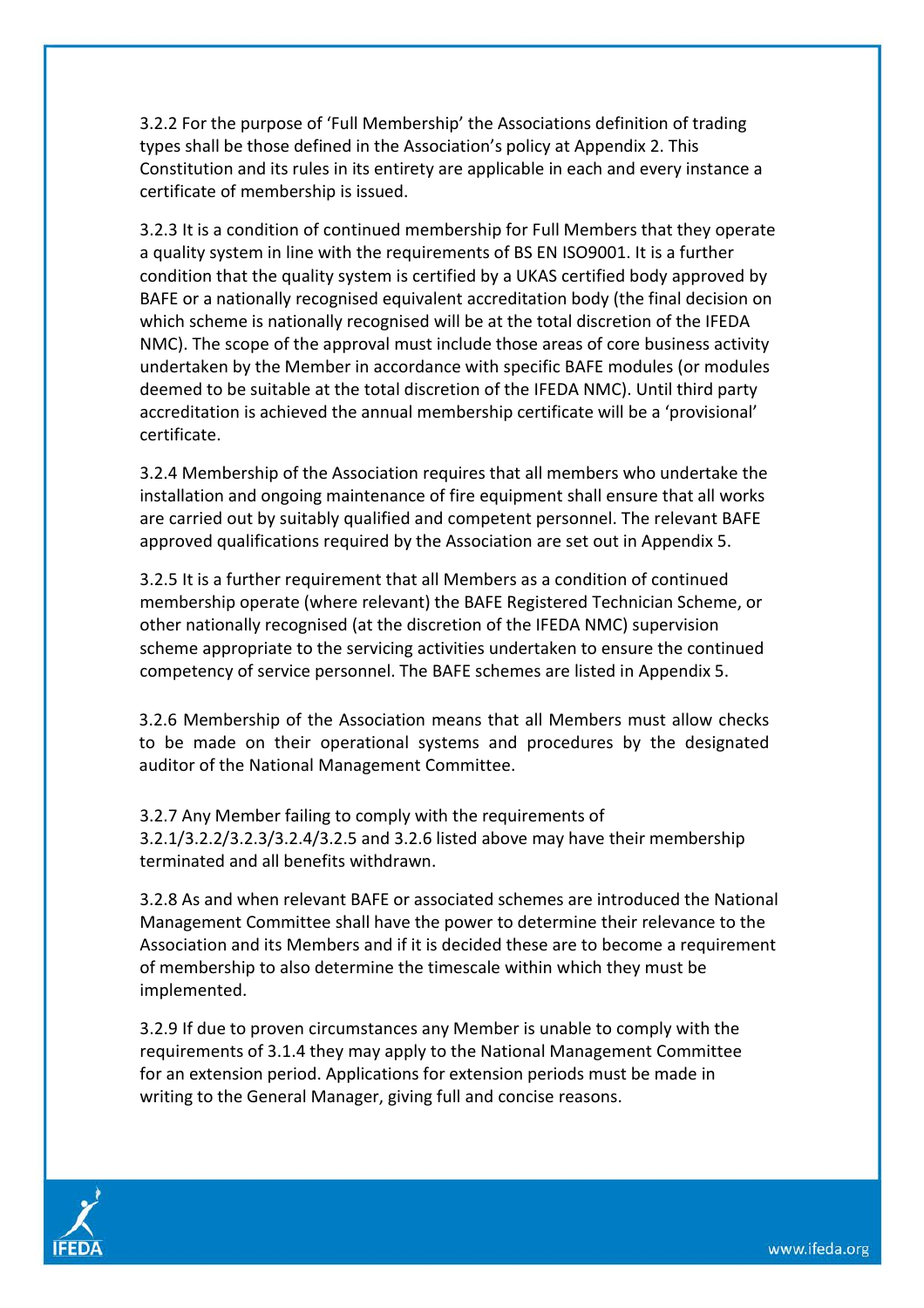3.2.10 All membership fees become due on the annual renewal date. All Members must pay their annual subscription within 31 (thirty one) days of their renewal date (or have set in place the appropriate standin order forms). Failure to do so will be reported to the National Management Committee, which has the power to terminate or suspend membership of any Member in breach of the rules.

3.2.11 In the event of an Association member being in dispute with another member those procedures outlined in Appendix 3 'Complaints Procedure' will be followed.

3.2.12 Membership of the Association grants the right to a Member to use the Association logo, products and name in order to promote their business. Any member who ceases to hold membership for whatever reason forfeits these rights to use said Association logo, products and name with immediate effect on termination of membership. Legal proceedings may be taken against any person or organization guilty of such acts.

3.2.13. Membership of the Association will be deemed to have terminated for the following reasons:

3.3.14. Notice received in writing by the General Manager from a Member expressing a wish to resign from the Association.

3.3.15. A decision or ruling by the National Management Committee.

3.3.16. A member's annual membership fee is not paid within 31 (thirty one) days of its due date or the standing order is not activated (note: any member whose membership is terminated for these reasons must re-apply to the Association for membership – if accepted a twelve month probation period will again be served).

3.3.17. The ownership or trading terms of a Member changes from those terms under which membership was granted. In this instance written application can be made to the National Management Committee, which has the power to review each case on merit. The onus is on the Member Company or its successor to inform the Association of its changing situation – failure to do so will be a reason for immediate termination of membership.

3.3.18. Membership of the Association requires that all Members will participate in the meetings organized by the Association. All Members are expected to attend the Annual General Meeting – failure to notify the General Manager in writing of nonattendance may result in:

3.3.18.1. Liability for cost of attendance.

3.3.18.2. The cost of forwarding documents or literature relating to the meeting.

3.3.18.3. Furthermore, a continued absence without apology by a Member at General Meetings will be deemed as behaviour that brings the Association into disrepute and will be brought to the attention of the National Management Committee who have the power to act accordingly.

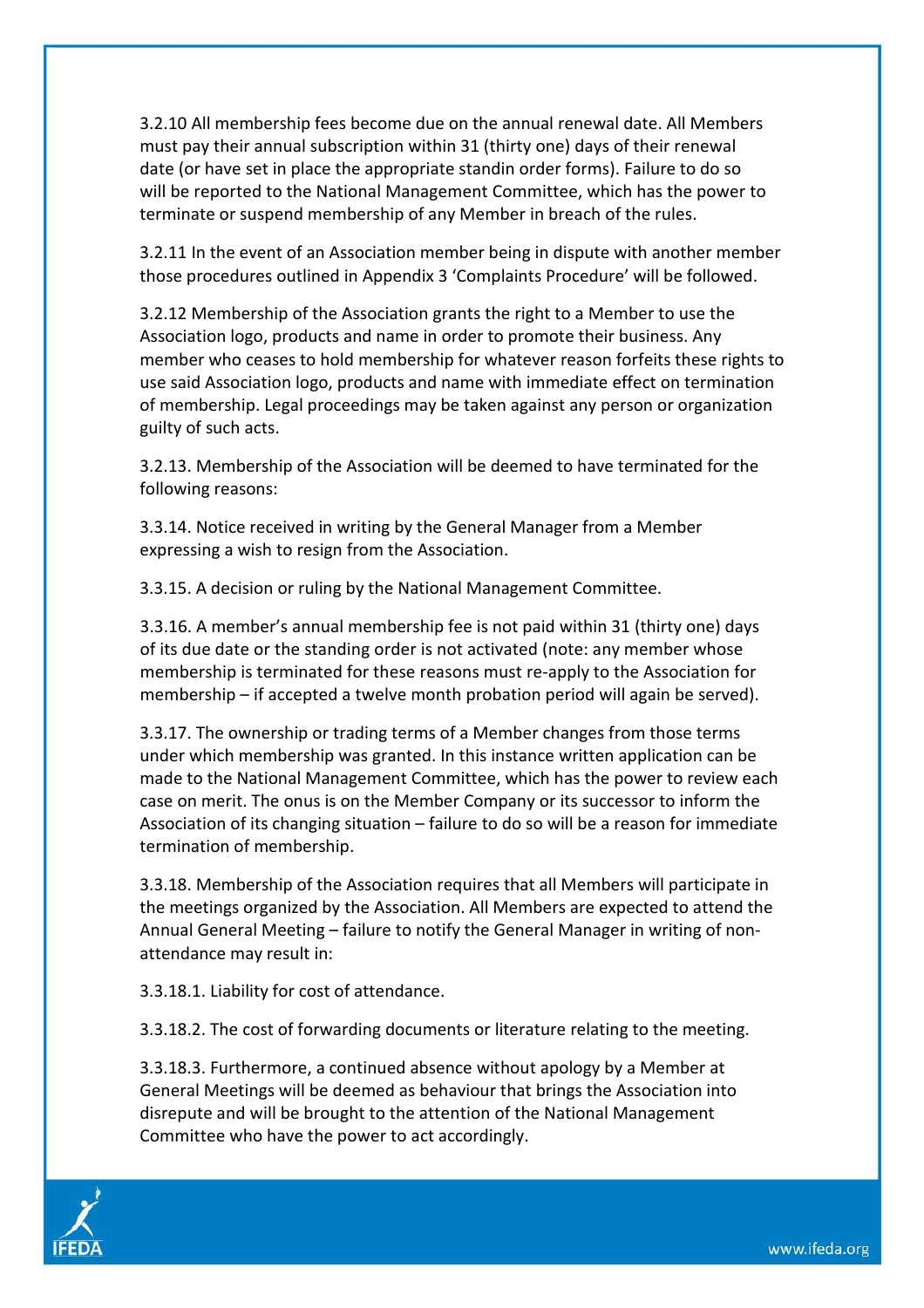3.3.19. Any Member in dispute with manufacturers or suppliers regarding products or quality may request the assistance of the Association in helping to resolve such dispute(s). Requests for assistance and details of the dispute(s) must be made in writing to the General Manager who will put the matter before the National Management Committee.

## **HONORARY MEMBERSHIP**

4.1 The General Meeting of the Association shall have the power to grant Honorary Membership to any individual who it believes has made outstanding contributions to the Association or the fire industry.

4.2 All nominations for Honorary Membership will be made in writing to the General Manager.

4.3 All applications will be referred to the National Management Committee who will then present all such applications with a recommendation to the next General Meeting.

4.4 Honorary Members may attend all General Meetings of the Association and take part in any debate therein, but WILL NOT participate in any ballot or vote undertaken at any such meetings.

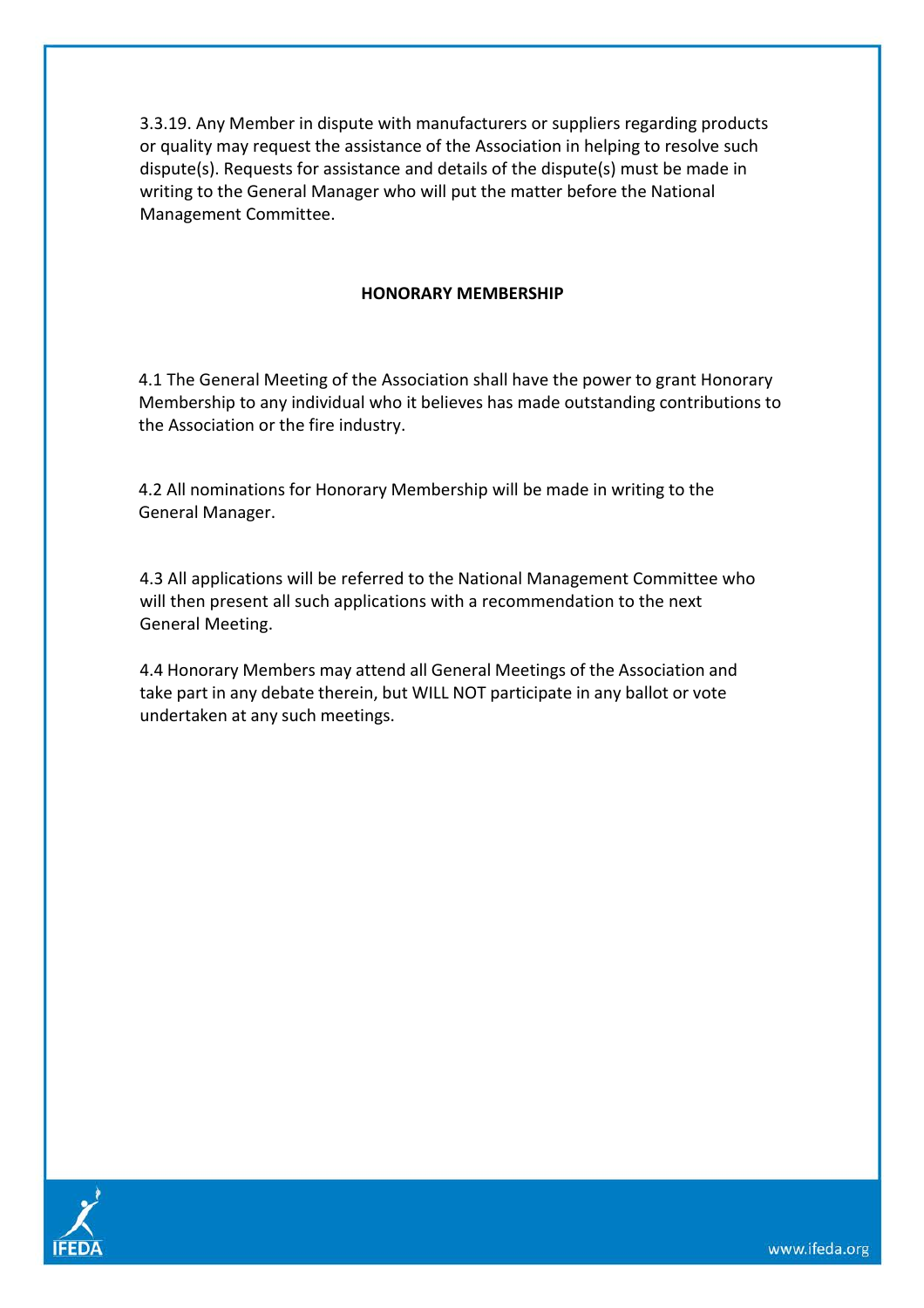## **RULES OF GOVERNANCE**

5.1 The Association is governed by its Full Members.

5.2 The Association will be managed by the National Management Committee in accordance with the powers of duty and rules as defined in the Memorandum & Articles of Association but specifially Appendix 1 of this document and approved by the Members. The National Management Committee will consist of elected officers of the Association who will be ex-officio plus twelve Members elected in accordance with the rules of the AGM. The General Manager (or in his absence the Office Manager) must attend all meetings of the Association and will be responsible for recording minutes of the proceedings but will not ballot or vote.

5.3 The administration of the Association will be carried out by the Office Manager based at the National Office and responsible to the General Manager in accordance with the Constitution and rules of the Association and as instructed by the National Management Committee.

5.4 Any proposals for additions or amendments to the Constitution or rules of the Association must be made in writing and received by the General Manager not less than 30 (thirty) days prior to the Annual General Meeting.

5.5 All changes to the Association's Constitution and rules must receive the support of 75% or more of those Members present and eligible to vote.

## **GENERAL MEETINGS OF THE ASSOCIATION**

6.5.1 The Annual General Meeting will normally be convened in October each year (unless outside circumstances dictate otherwise).

6.5.2 All Members will be given at least 60 (sixty) days notice of the date, time and venue of the Annual General Meeting.

6.5.3 All meetings other than the Annual General Meeting shall be called Extraordinary General Meetings and shall be called by the National Management Committee whenever they think fit. At least 30 (thirty) days notice of date, time and venue shall be given to all Members. In all instances agendas will be sent to Members no later than 14 (fourteen) days prior to the meeting.

6.5.4 An extraordinary General Meeting can be called by a minimum of 10 (ten) Full members. The request must be in writing to the General Manager and show clearly the names, address and bearing the signatures of those members requesting the Meeting. Those Members requesting such meetings are responsible for all costs incurred by the Association in organizing the meeting. A deposit of £1000 (one thousand pounds) must accompany all requests for such meetings.

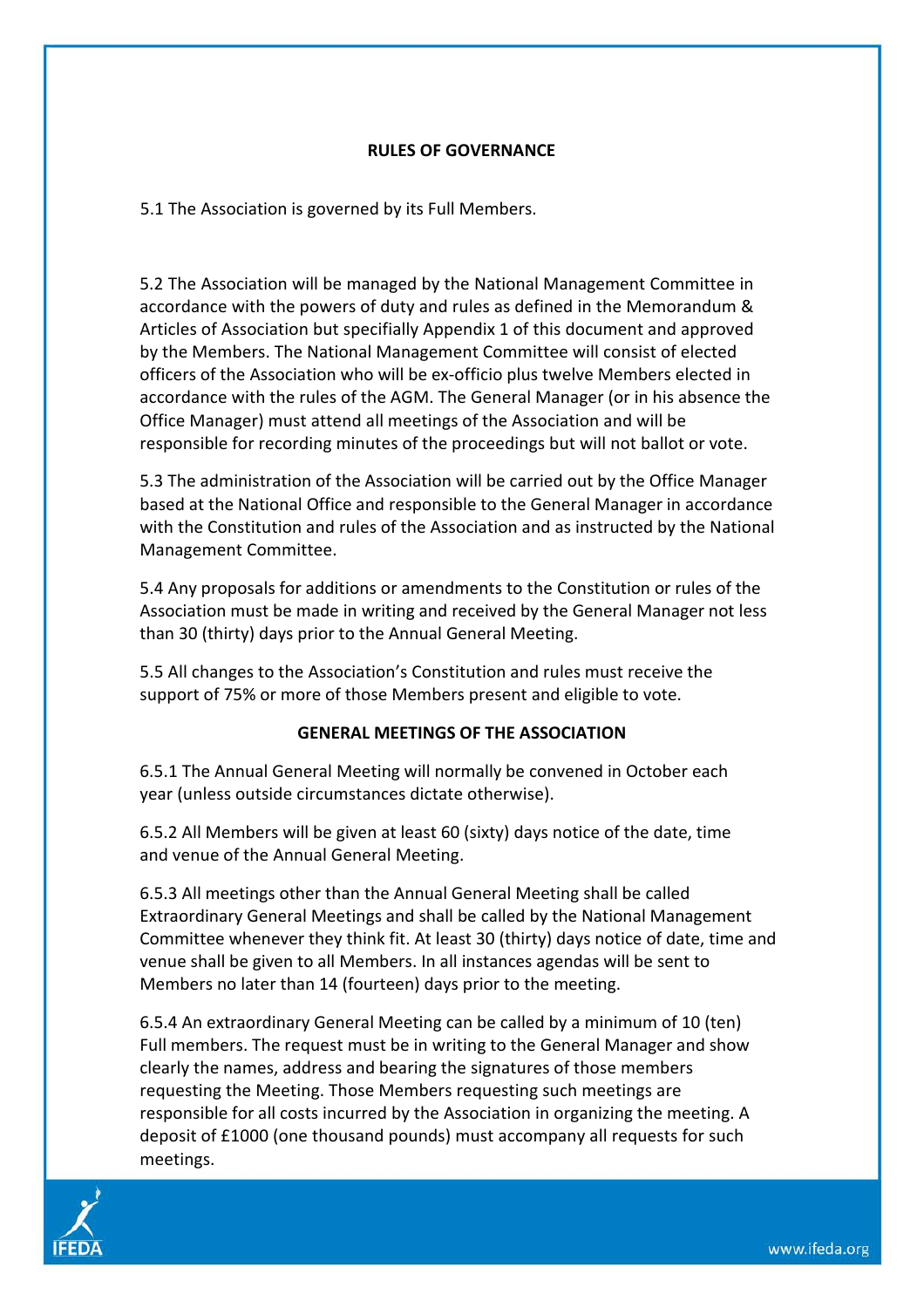6.6.5 The accidental omission to give notice of a Meeting or the non-receipt of such notice by any person entitled to receive notice thereof shall not invalidate any resolution passed at, or proceedings of, any such meeting.

6.6.6 Every Member shall have one vote at a General Meeting. All voting will be on a simple majority basis, except those that refer to the Constitution or rules. Voting can be conducted either by a show of hands or by ballot at the meeting except in respect of election of Officers and Members of the National Management Committee that will be by ballot, but in the case of an unopposed candidate this may be by a show of hands. The Officers of the Association will conduct all ballots or votes except the election of National Chairman which will be presided over by the President (if appointed) or the General Manager who will occupy the Chair for this sole purpose.

6.6.7 No Member other than a Member duly registered as a Member, who shall have paid all subscriptions and other sums (if any), which shall be due and payable to the Association in respect of their membership, shall be entitled to attend any General Meeting and only Members so qualified shall participate in any ballot or vote.

6.6.8 Members unable to attend are entitled to vote by post on any resolution to alter or amend the constitution. All postal votes will be made in writing and must be received at the National office at least 3 (three) days prior to the meeting.

## **PROCEDURES FOR GENERAL MEETINGS**

6.7.1 The National Chairman shall preside at every General Meeting. In his absence either the National Deputy Chairman shall preside. If for any reason the Chairman or Deputy Chairman should be unable to take the Chair or decline to take the Chair the President (if present) or General Manager will open the meeting and invite the Full Members present to choose a Member to take the Chair. No other business will be conducted at the meeting whilst the President or General Manager occupies the Chair.

6.7.2 At any General Meeting a resolution put to the vote shall be decided on a show of hands unless 10 (ten) Full Members present request a ballot. Election of officers and members of the National Management Committee will be by ballot unless the persons nominated are unopposed in which case their election will be by a show of hands.

6.7.3 In the case of equality of votes, whether on a show of hands or by ballot, the Chairman of the meeting shall be entitled to a second or casting vote, which he shall, where practical, exercise in favour of the status quo.

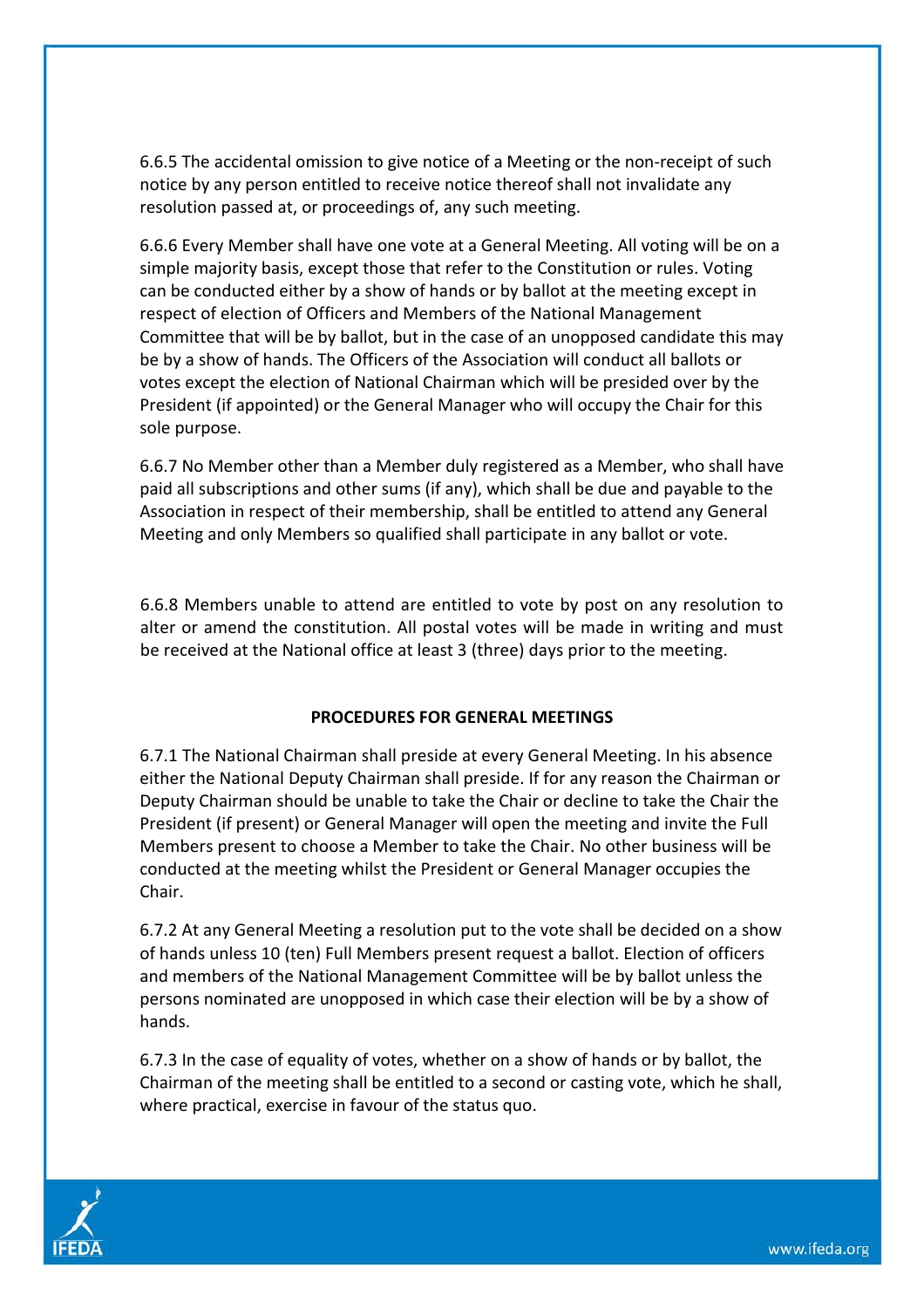6.7.4 The Chairman may with the consent of the meeting adjourn the meeting from time to time and place-to-place, but no other business shall be transacted at any adjourned meeting other than business, which would have been transacted at the meeting from which the adjournment took place.

## **ELECTION OF OFFICERS OF THE ASSOCIATION**

6.8.1 The Association's officers shall consist of:

6.8.1.1 A President

6.8.1.2 An Executive President

6.8.1.3 A National Chairman

6.8.1.4 A National Deputy Chairman

6.8.1.5 A National Treasurer.

6.8.1.6 A National Membership Secretary

6.8.2 The position of President may be offered for election at the Annual General meeting of the Association.

6.8.2.1 The position of Executive President may be offered for appointment at a general meeting of the Association.

6.8.3 The position of National Chairman, Deputy Chairman will be offered for election or re-election at the Annual General Meeting of the Association. 6.8.4 The Members holding the positions of National Chairman and Deputy Chairman may only serve for a maximum of four successive years unless, in cases where a Chairman or Deputy Chairman has served four consecutive years a motion to override this rule is carried. This would be achieved by the Full Member who nominates the candidate for office also putting forward a resolution to allow the candidate to stand and both the resolution and nomination must be seconded. Notice of such a resolution must accompany the nomination and be put in writing to the General Manager at least 30 (thirty) days prior to the meeting. The resolution must be the agenda item immediately preceding election of the office and be the subject to a ballot and this rule must be applied on a yearly basis unless the following situation occurs:- if one of the above named officers has served his/ her initial four year term with a subsequent motion to 'over-ride' for a further twelve months and the general Manager has received no nominations for their post/posts the officer (if he/she is willing) may carry on, on a twelve month rolling contract without the requirement to request the motion to over-ride. The General Manager will continue to seek nominations for the above roles on a twelve monthly basis.

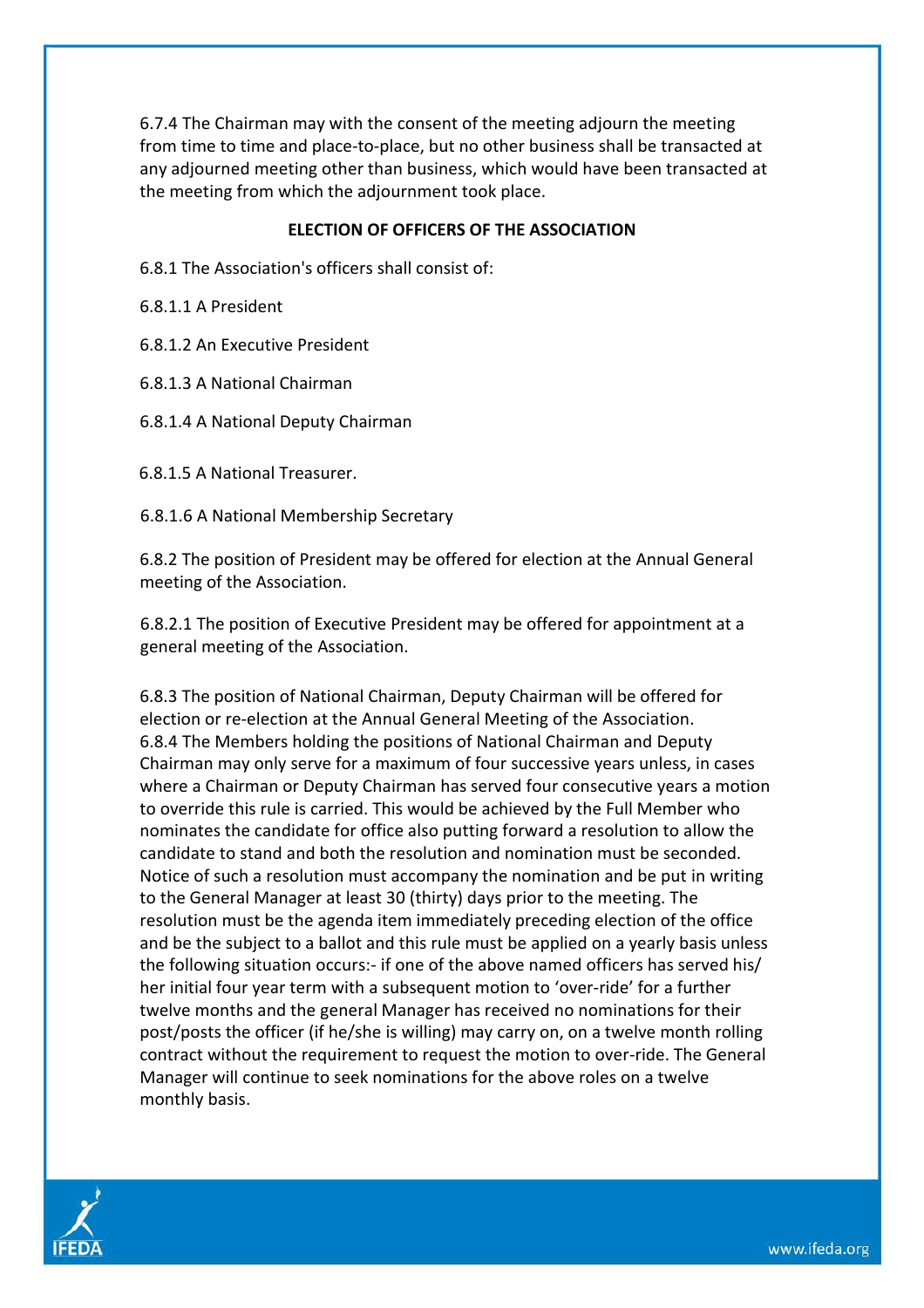6.8.5 The President, General Manager or Office Manager will occupy the Chair and preside over a ballot allowed under rule 6.8.4. if this Agenda item concerns the office of National Chairman.

6.8.6 The Association's Treasurer shall be elected for a period of 3 (three) years.

6.8.7 The Association's National Membership Secretary shall be elected for a period of 3 (three) years.

6.8.8 Every Member of the Association shall be eligible to be nominated for election to any officer post.

6.8.9 All nominations for officer posts must be seconded and shall be submitted to the General Manager in writing not less then 30 (thirty) days prior to the Annual General Meeting. The appropriate resolution must also accompany the nomination in respect of candidates who are Associate Members.

## **ELECTION OF REPRESENTATIVE TO THE NATIONAL MANAGEMENT COMMITTEE**

6.9.1 Members of the National Management Committee will be elected annually at the Association's Annual General Meeting.

6.9.2 Retiring members may be nominated for re-election for a further term of office.

6.9.3 All Members of the Association, or their employees, are eligible to be nominated for election to the National Management Committee.

6.9.4 Nominations must be seconded and submitted in writing to the General Manager at least 30 (thirty) days prior to the Annual General meeting. Resolutions to allow Associated Members to be nominated must also be seconded and made in writing to the General Manager and received at least 30 (thirty) days prior to the Annual General meeting.

6.9.5 Where subsidiary companies, depots or trading outlets are members of the Association and fall under the ownership of one parent organization combined they shall be allowed no more than ONE elected member on the National Management Committee. This includes the posts of officers of the Association who are ex-officio members.

## **MEMBERSHIP FEES**

6.10.1 Membership fees will be confirmed or amended annually by a majority vote of the Full members present at a General Meeting.

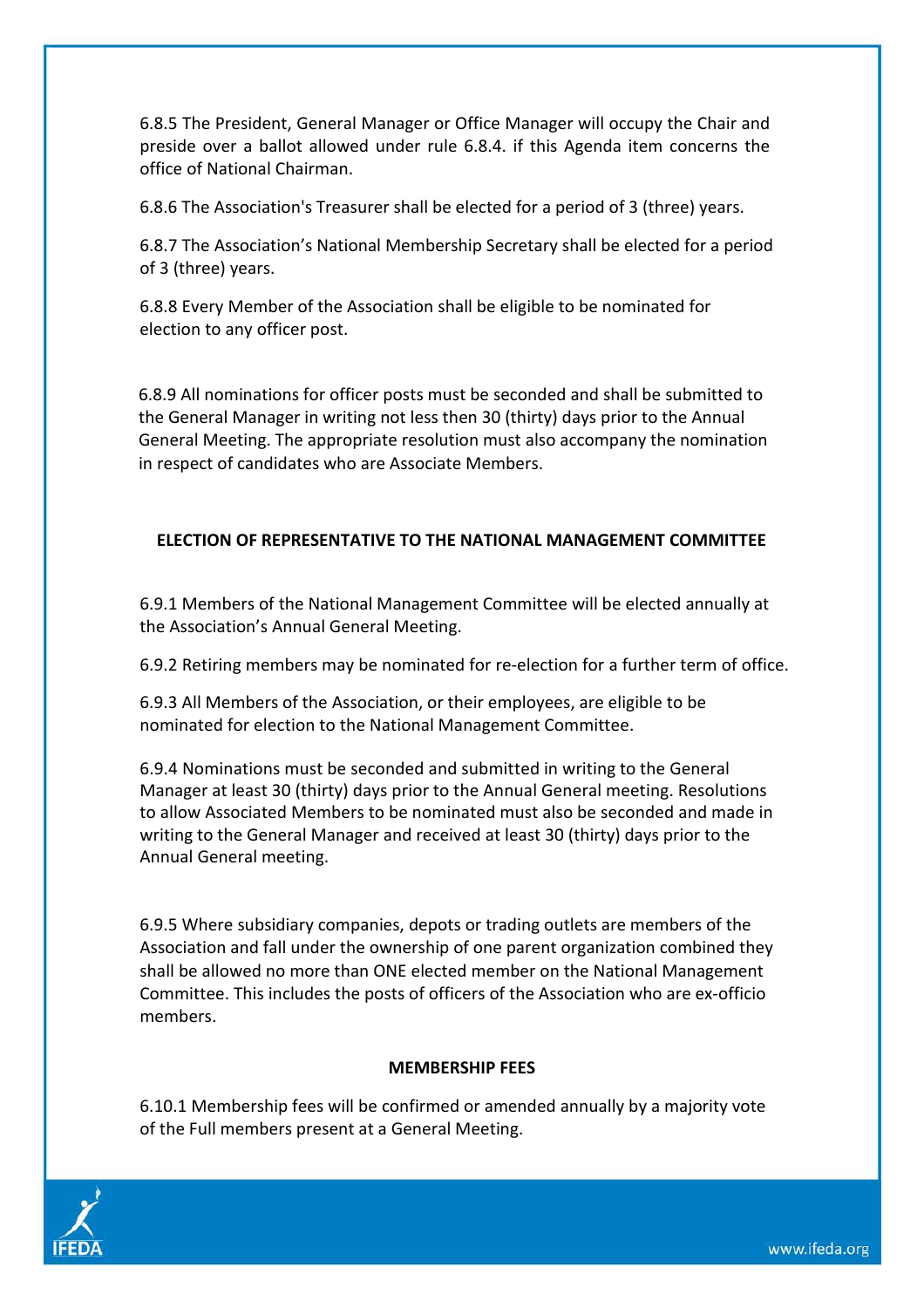## **THE ROLES OF PRESIDENT AND EXECUTIVE PRESIDENT**

7.1 **President:** The General Meeting of the Association shall have the power to offer the position of President to any individual. Unless directed by the Chairman the role has no set term.

All nominations for President will be made in writing to the General Manager.

All applications will be referred to the National Management Committee who will then present all such applications with a recommendation to the next Annual General Meeting.

The role of President is a figurehead role with no technical responsibilities. The President may attend all General Meetings of the Association and take part in any debate therein, but will not participate in any ballot or vote undertaken at any such meetings.

7.1.1 **Executive President:** The General Meeting of the Association shall have the power to offer, to a suitable individual, (and appoint when agreed) to the position of Executive President. Unless directed by the Chairman the role has no set term. All nominations for Executive President will be made in writing to the General Manager.

All applications will be referred to a meeting of the National Management Committee who will have the power to make the appointment.

The role of Executive President carries technical responsibilities. The Executive President may attend all General Meetings of the Association and take part in any debate therein, but will not participate in any ballot or vote undertaken at any such meetings.

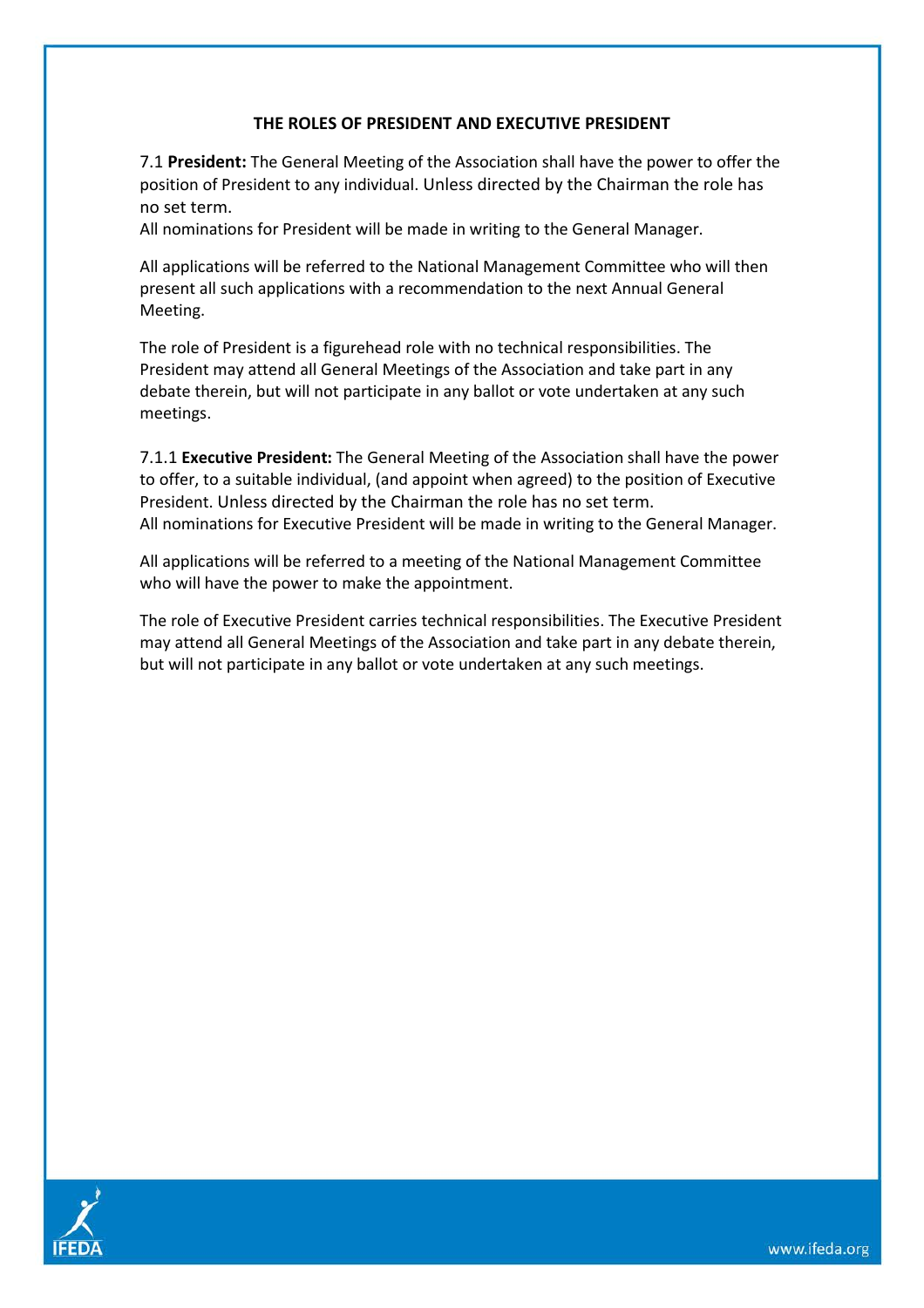## **APPENDIX 1**

## 1. POWERS, DUTIES AND RULES OF THE NATIONAL MANAGEMENT COMMITTEE.

1.1 The National Management Committee shall consist of the National Chairman, one deputy chairman, the Treasurer, The National Membership Secretary and 12 (twelve) Members elected by the Members.

1.2 The General Manager, Office Manager or Assistant Administrator will attend all National Committee Meetings and minute the proceedings. The General Manager at the National Office will conduct the administration and business of the Association unless the National Management Committee issue alternate instructions in respect of any specific matter, issue or task.

1.3 The Committee is empowered and authorized by the Membership to conduct all business and all such acts as shall be necessary in the fulfillment and aims and objectives of the Association in accordance with the Constitution and in particular it is empowered to:

1.3.1 Discipline, suspend or expel any Member guilty of behaviour deemed to be damaging to the interests and Constitution or bringing the Association into disrepute.

1.3.2 Co-opt any member of the Association, as it may deem necessary from time to time. Any member so co-opted may attend Committee meetings and take part in discussions but SHALL NOT partake in any voting.

1.3.3 To receive all applications for membership of the Association and determine thereon.

1.3.4 To receive appeals from Members and determine thereon. The Committee's decision shall be final.

1.3.5 To act when requested as arbiter in disputes between members. The Committee's decision shall be final.

1.3.6 To form any sub-committees as may be deemed necessary from time to time. To grant to these subcommittees all such powers and duties as may be necessary, providing that at all times it is in compliance with the Aims, Objectives and Constitution of the Association.

## **RULES OF THE NATIONAL MANAGEMENT COMMITTEE**

1.4.1 The National Chairman shall be Chairman of the Management Committee. The National Deputy Chairman will be Deputy Chairman of the Committee.

1.4.2 Committee meetings will be held on at least a quarterly basis or more frequently if deemed necessary.

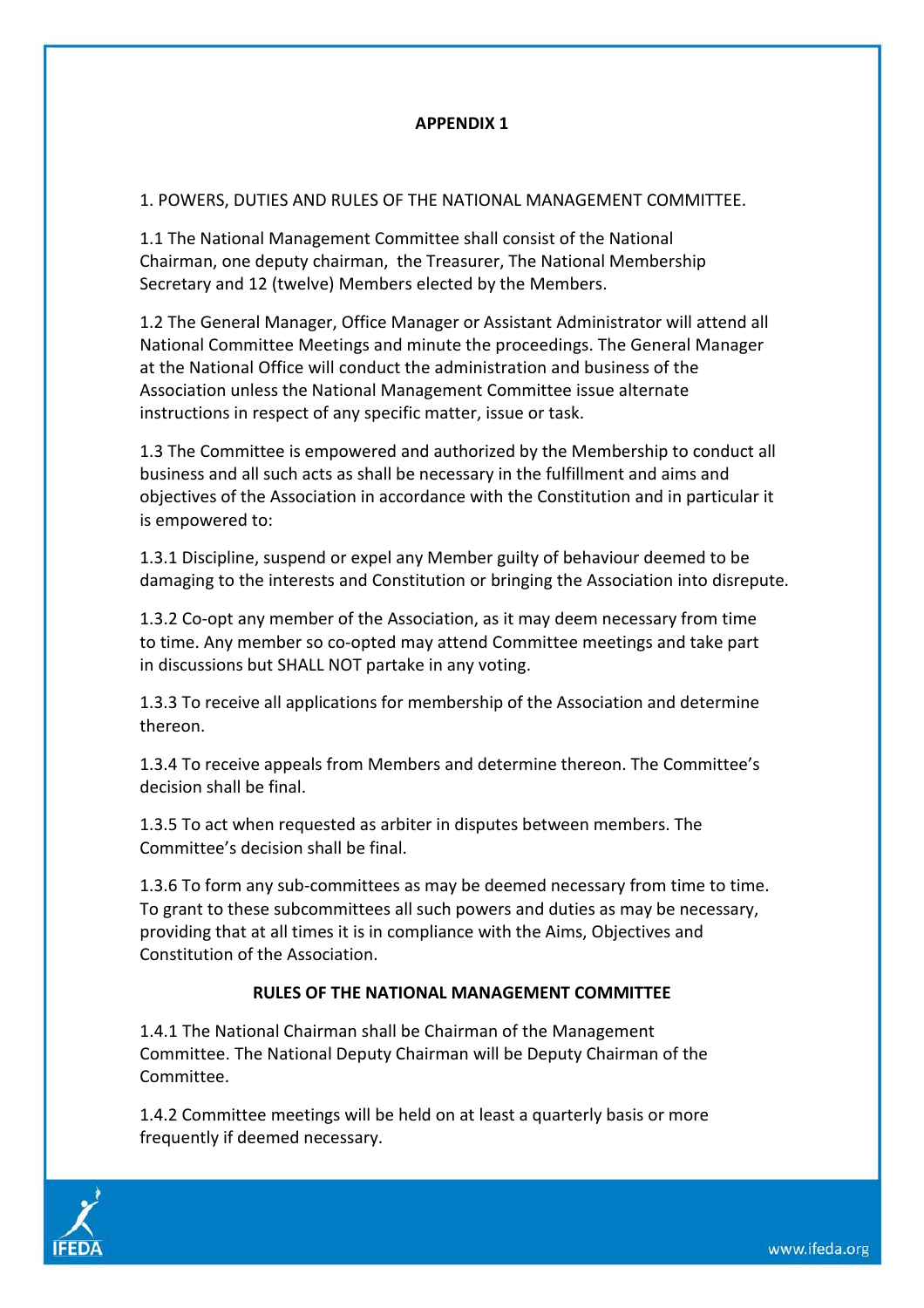1.4.3 All votes or ballots undertaken at Committee meetings will be on a one vote per Committee Member present basis, a simple majority being required. In the event of a vote or ballot being equal, the presiding Chairman shall have a second or casting vote.

1.4.4 All Committee Members will be notified at least 60 (sixty) days in advance of a regular meeting of the Committee, stating date, time and venue. The agenda will be advised in writing 14 (fourteen) days in advance by the General Manager.

1.4.5 The quorum for all Committee meetings shall be at least 5 members of the total membership of the Committee.

1.4.6 Any Committee Member unable to attend a meeting of the National Management Committee must convey their apologies to the General Manager prior to the meeting.

1.4.7 All Committee Members are expected to attend as many meetings as possible. Account will be taken of the level of attendance of Committee Members who reside in distant parts of the United Kingdom and pressure of Members business interests.

1.4.8 In respect of membership applications, Members' appeals or acts of arbitration a Committee Member who has a pecuniary interest must declare that interest to the meeting, leave the room and take no part in any debate or voting thereon. A pecuniary interest is defined in the following manner:

1.4.8.1 If the Committee member has a direct financial interest in the company(s), partnership(s), or sole trader(s) being discussed and decided upon.

1.4.8.2 If the Committee member is related by blood or marriage to either company(s), director(s), partner(s) or sole trader(s) being discussed and decided upon.

1.4.9 Any Committee member found guilty of contravening rules 1.4.8.1 and/or 1.4.8.2. above shall be immediately disbarred from office, and shall be unable to seek election to the Committee for a period of 5 (five) years from date of being disbarred.

1.4.10 The General Manager or Office Administrator or Assistant Administrator must attend all committee and sub-committee meetings of the Association and record the proceedings.

## **CHAIRMANS POWERS AND DUTIES**

1.5.1 The Chairman, or in his absence the Deputy Chairman shall be empowered, if circumstances demand, to instruct the General Manager to call a meeting of the National Management Committee at 14 (fourteen) days notice. In calling such a meeting the General Manager shall ensure that Committee Members are informed as a matter of urgency and request confirmation of receipt of notice.

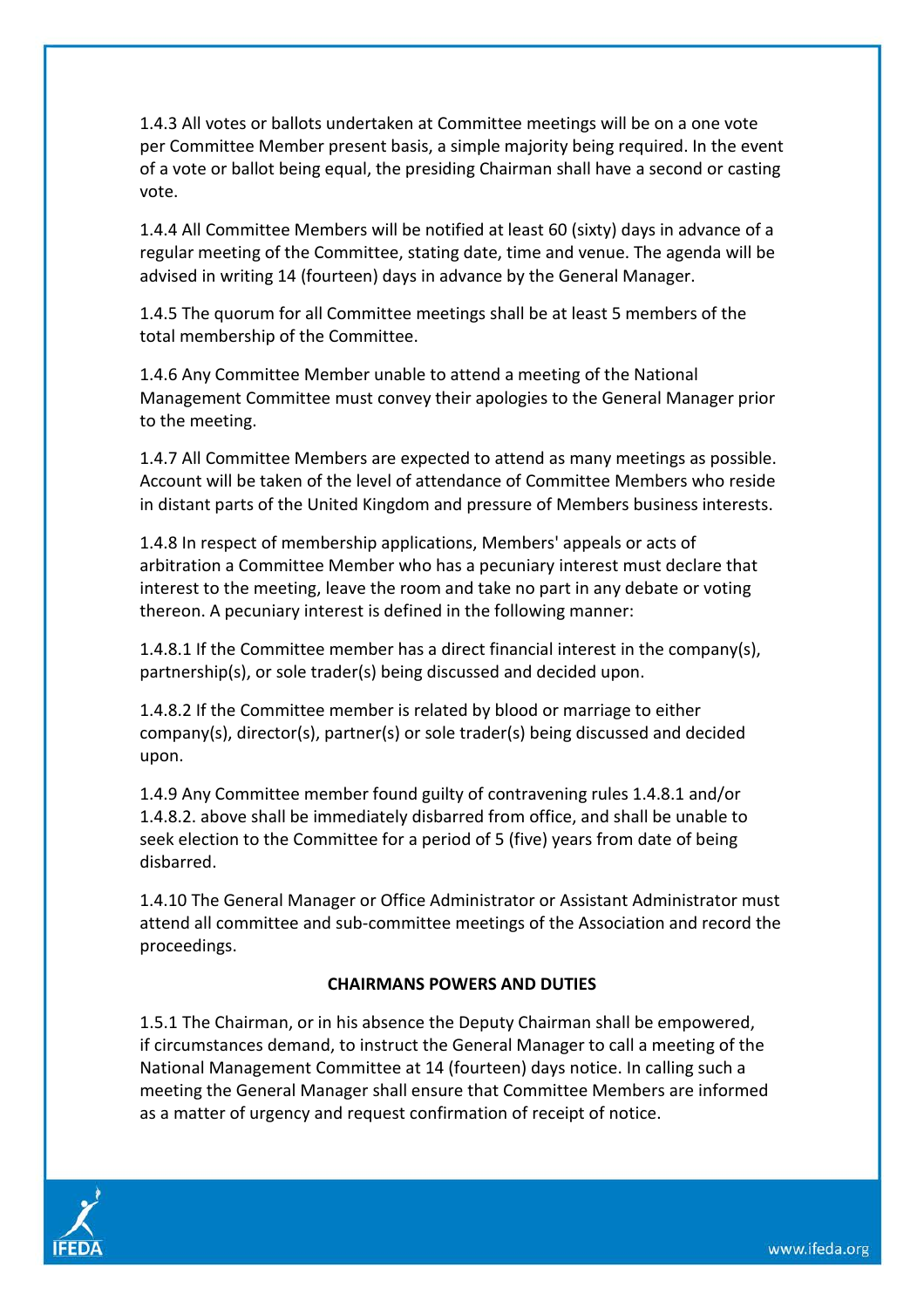1.5.2 The Chairman shall be empowered at any meeting of the Committee to bring forward any item deemed as urgent and which did not form part of the agenda printed and distributed.

#### **APPENDIX 2**

## POLICY IN RESPECT OF MEMBERS WHO OWN SEVERAL COMPANIES OR WHO HAVE MORE THAN ONE TRADING NAME

For The purpose of IFEDA Membership all Members may be a Sole Trader, Manufacturer, Partnership or Limited Liability Company.

The Associations definitions are as follows:

1. SINGLE NAME TRADING

If the member trades from a single address using one name he will be regarded as a member liable to pay the prescribed standard membership fee.

## 2. MUTIPLE NAME TRADING

If, however a Member trades under different trading names but uses one address and each trading name is subject to a common V.A.T. registration then he must register these names and shall be liable to pay the prescribed fee for the first or main trading name plus £50 (fifty pounds sterling) for each additional trading name registered up to a maximum of £300 (three hundred pounds).

In these circumstances a certificate of membership will be issued for each trading name registered. The wording on the certificate will indicate the trading name applicable as a subsidiary of the main trading name.

Example

Main Company is ABCDE Extinguishers – certificate issued in this name alone.

Subsidiary trading name is XYZ Extinguishers – certificate issued in the name of XYZ Extinguishers, A Division of ABCD Extinguishers.

All subsidiary trading names registered will be subject to IFEDA audits, both initial and random, but as trading is from one address only one audit fee shall apply.

The Association's logo or materials may not be used by a Members subsidiary trading name that is not registered with IFEDA and subject to the additional fee(s).

In all cases the Association must be made aware of the different trading styles of Members either at the time of membership application or at annual membership renewal.

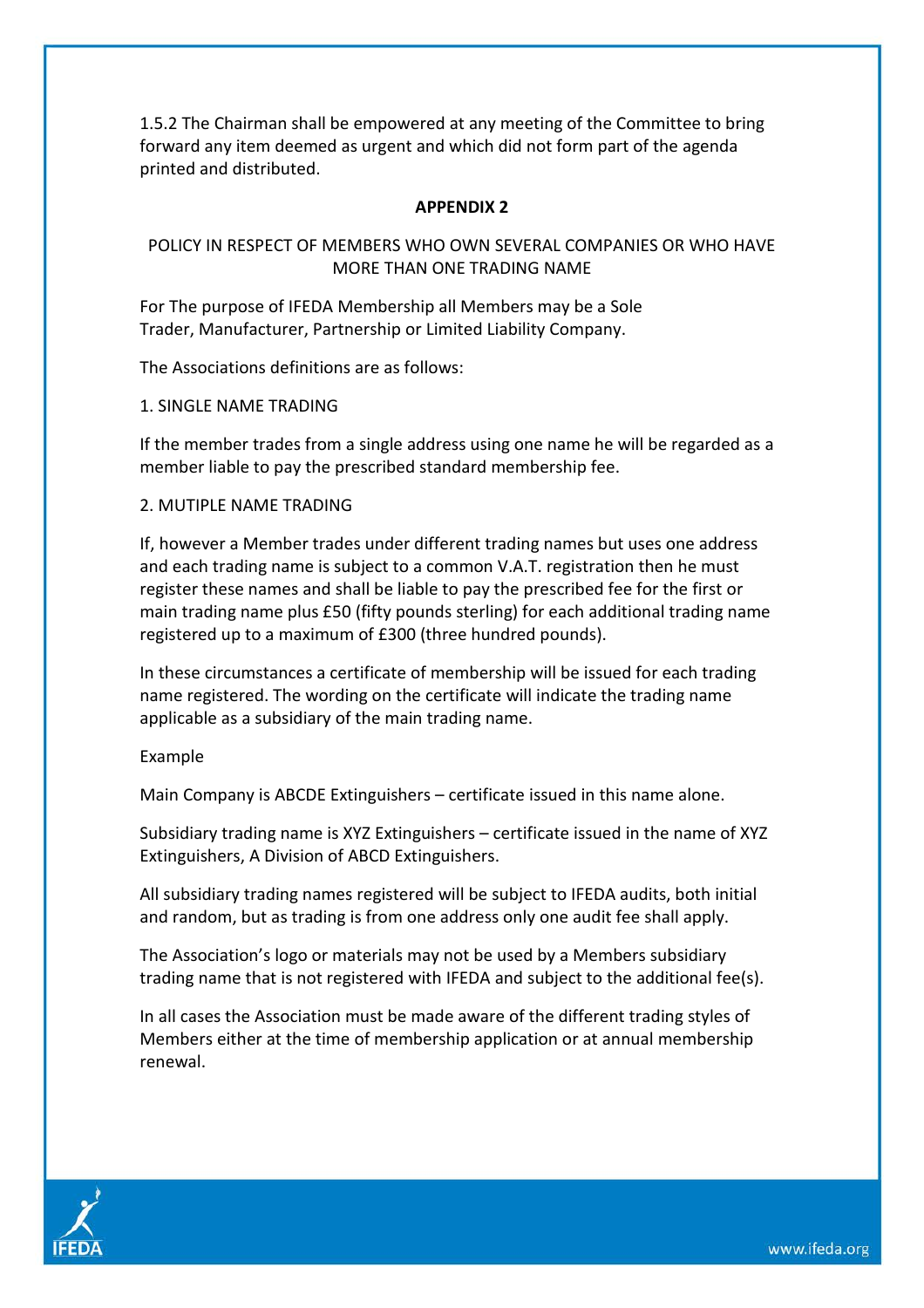## 3. MULTIPLE ADDRESS TRADING

A Member Trading as one company but operating from more than one address must register these addresses and shall pay a Full Membership fee in respect his company and an additional fee of £50 (fifty pounds sterling) in respect of each 'branch' address. The additional 'branches' will be subject to an initial audit at registration and subject to the standard audit fee(s).

A Member who has not registered additional trading address(es) or branch(s) shall not promote themselves in any way whatsoever as being members of the Association in any activities from and/or bearing the unregistered address.

## 4. SEPARATE TRADING COMPANIES

If a Member owns or acquires a separate company and does not merge it into his existing company structure this is in fact and in practice a completely separate entity and as such must apply, and pay the prescribed fees and be accepted in the normal way to gain membership of the Association.

## 5. MEMBERS WHO ARE BOTH A MANUAFACTURER AND A SERVICE PROVIDER

If a member operates both as a manufacturer and a service provider, he must register both his manufacturing division and his service division and pay the prescribed fees in respect of both together with any fees payable in respect of additional trading names and or addresses.

## **NOTES**

1) Where the Association accepts as a Member either additional trading names and or trading addresses those granted such membership shall be entitled to have these names and or addresses listed under their entry in both the Member Directory and Web Site Directory.

2) Where subsidiary Membership is granted either by additional trading names or multiple trading addresses voting rights shall still be on a one Full member one-vote basis. For avoidance of doubt voting rights shall be held with the first named "trading name" only or in the case of multiple addresses with the company name only.

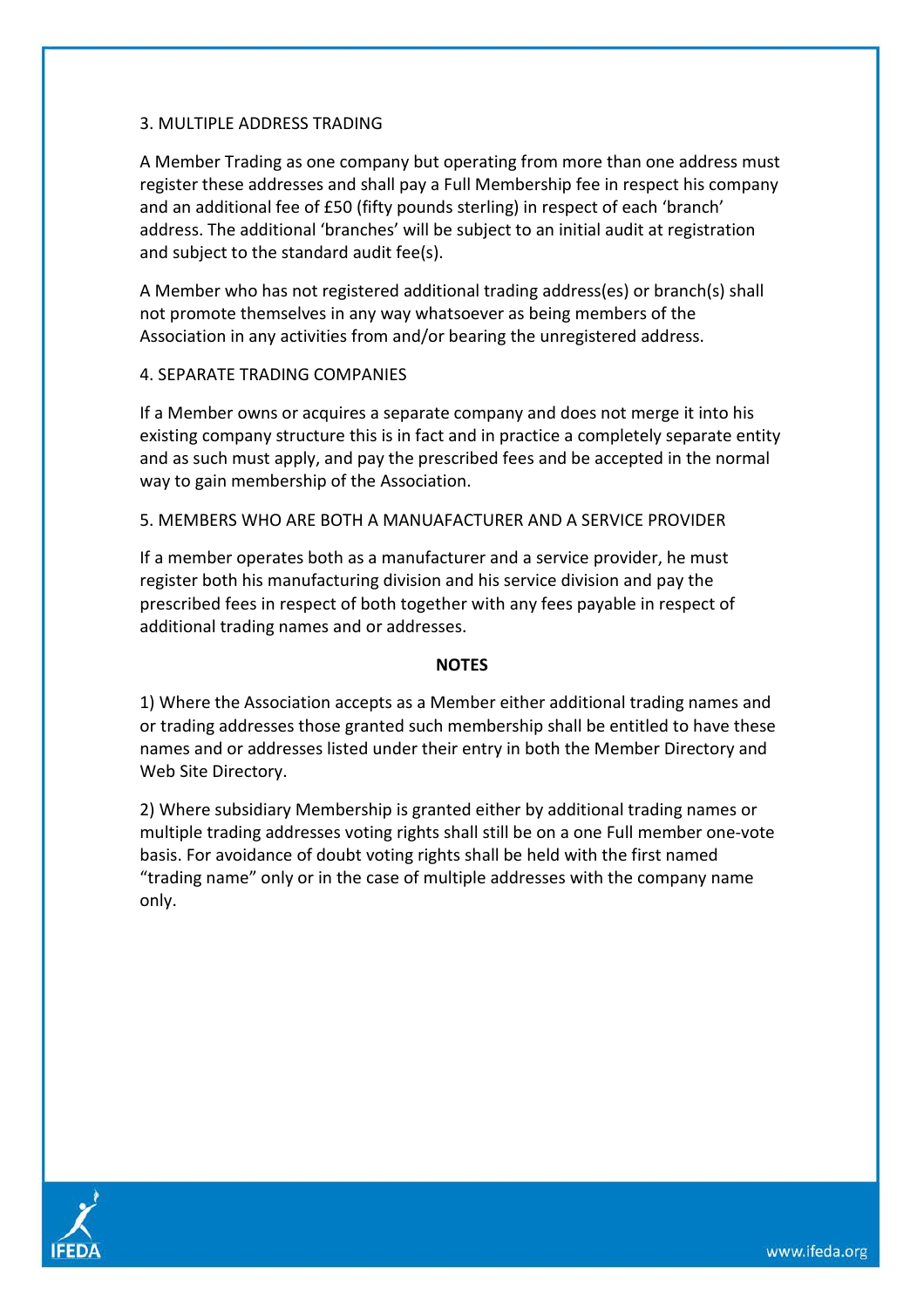## **APPENDIX 3**

## COMPLAINTS PROCEDURE

Procedure to be followed upon receipt of a complaint involving a Member of the Association.

Complaints will only be accepted after the complainant has attempted to resolve the matter under complaint with the other party involved and must be in writing and directed to the General Manager at our National Office.

The Association will not become involved in disputes involving price.

1. THE AREAS IN WHICH THE ASSOCIATION WILL CONSIDER COMPLAINTS INCLUDE BUT ARE NOT RESTRICTED TO THE FOLLOWING:

1.1 Allegation of supply of poor quality or non-conforming goods or services by a Member to a client.

1.2 Allegation of supply of poor quality or non-conforming goods or services by a Member to another Member.

1.3 Allegation of supply of poor quality or non-conforming goods or services to a Member by a Supplier.

1.4 Allegation from any source of an action by a Member or his agent that will, or may bring the Association into disrepute.

2. ACTION TO BE TAKEN UPON RECEIPT OF COMPLAINT

2.1 Upon receipt of a written complaint the General Manager will send a standard acknowledgment letter and advise the National Chairman of the facts to hand.

2.2 When and if the complaint is confirmed by receipt back of an appropriate letter the General Manager will advise the Member under complaint in writing and enclose a copy of the original complaint and the confirmation of the complaint, asking the member under complaint to reply in writing within a specific time-frame.

2.3 The Chairman will instruct the General Manager to place this matter as an agenda item at the next scheduled National Management Committee Meeting so that the Committee may take whatever steps are considered appropriate and necessary after consideration of all the facts.

2.4 In respect of complaints that have been acknowledged the General Manager will advise the National Management Committee at their next meeting of the facts as they stand and no further action will be taken until such time as the complainant is unable to resolve the matter with the other party.

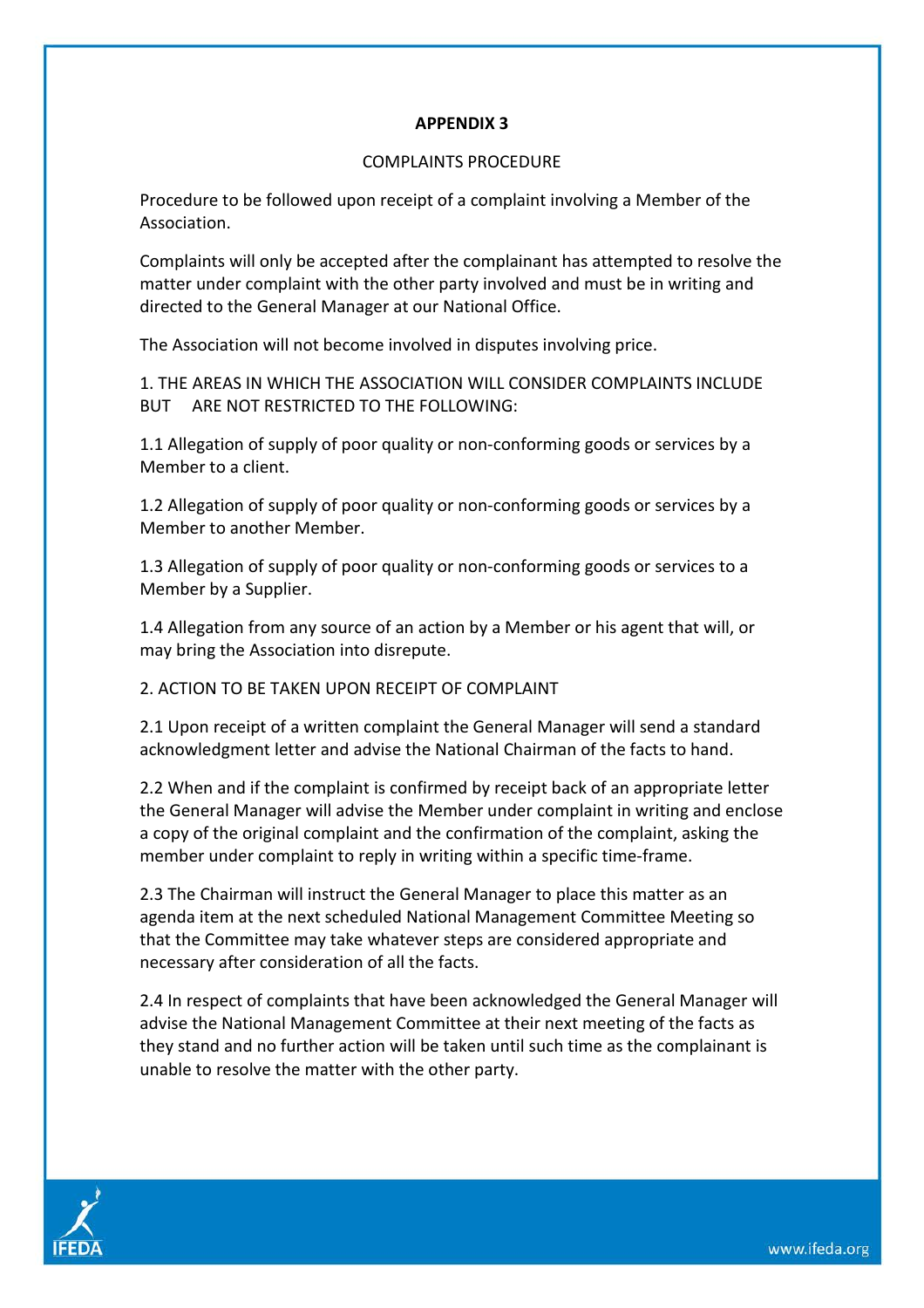2.5 In respect of complaints that have been acknowledged but the company under complaint is no longer an IFEDA member the General Manager will advise the National Management Committee at their next meeting and no further action will be taken.

2.6 If the General Manager considers that our standard response letters are not appropriate in respect of a complaint the matter will be referred to the National Chairman who will decide on the course of action to be taken, preferably in consultation with the National Management Committee.

It is not possible to cover all eventualities that may arise as a result of a complaint, and procedures listed in this appendix are therefore intended as general guidance but the overriding concern must be to ensure that any communication is handled promptly and fairly, and in a manner that reflects credit and worth on the Association.

#### **APPENDIX 4**

#### FINANCIAL POLICY

1. The Treasurer will prepare, with the assistance of the National Management Committee, an annual budget for presentation to the membership at the AGM.

2. The National Management Committee prior to inclusion in the budget must discuss any items of significant expense.

3. The Committee is responsible for ensuring that a fair and reasonable deal is obtained in respect of any significant expenditure.

4. This will usually be decided by taking into account past performance of suppliers in respect of quality, price and availability of goods or services bought on a regular basis or by issuing a specification and obtaining two or more competitive tenders and this latter method will be applied whenever possible in respect of one-off purchases of goods or services to be included in the budget for the first time.

5. Invoices presented in respect of expense incurred on items approved in the budget or by the National Management Committee may be paid by the Treasurer or General Manager without further approval subject to the Treasurer or General Manager taking steps to ensure goods or services have been satisfactorily received, the necessary counter signature(s) being obtained on the cheque and the Treasurer being in receipt of a bona-fid invoice.

6. It is the Association's policy for the General Manager and/or Treasurer to control all bank and investment accounts.

7. Bank and investment account records cheque books and bank pass books are to be held in the National Office or an elected officer as decided from time to time by the National Management Committee.

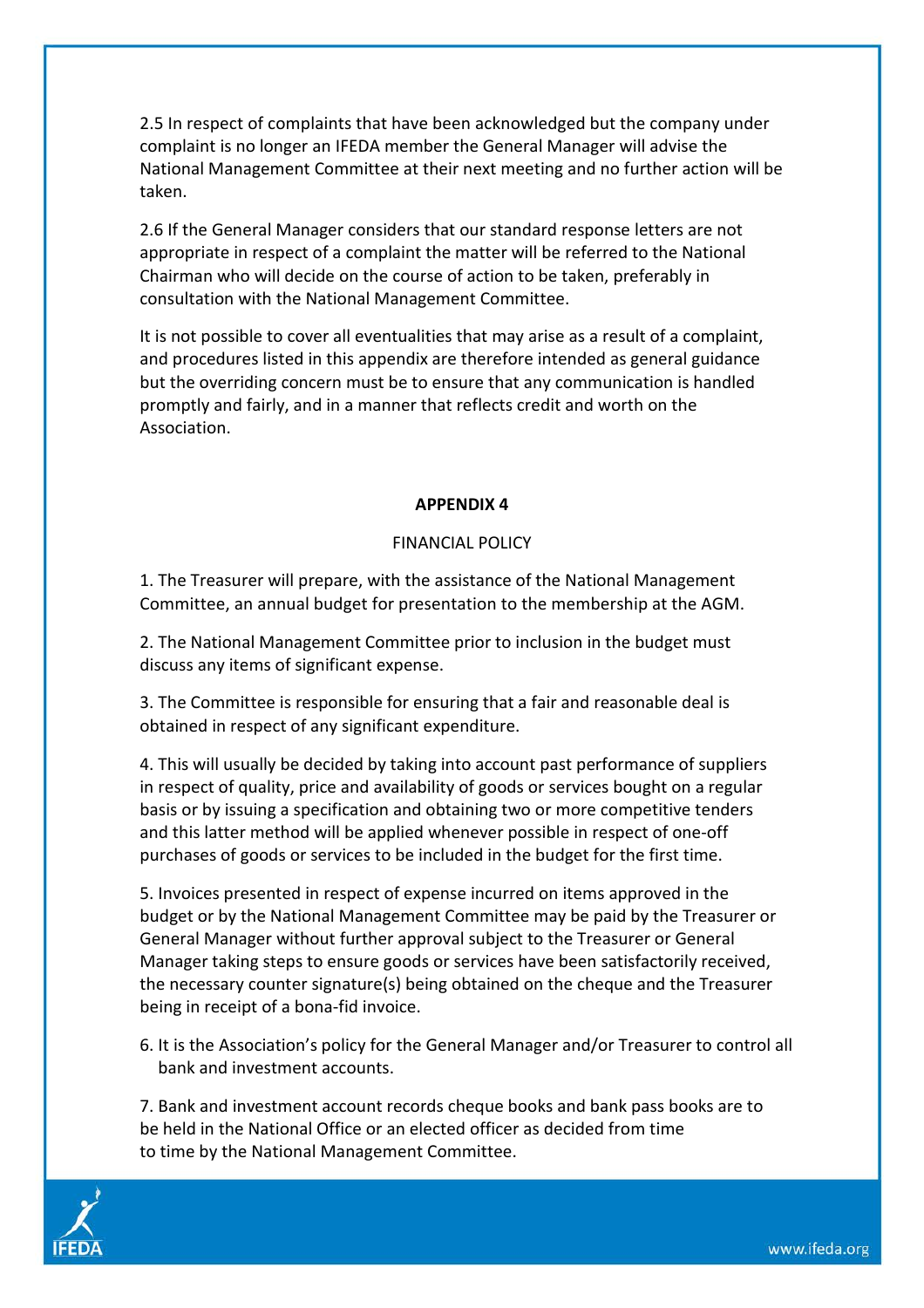8. Payments drawn on any account may only be sanctioned by two of any named signatories who may be the Treasurer, the Chairman, the Deputy Chairman, General Manager, Office Manager and any other elected Member of the National Management Committee.

9. The General Manager may be issued with a petty cash float on the authority of the National Management Committee who will prescribe the rules covering use of this account.

10. In matters of great urgency where time is of the essence, exceptional payments may be made after the Treasurer and Chairman have instructed the General Manager to advise all members of the National Management Committee of the facts by facsimile or e-mail and a majority have signaled assent by similar means.

11. The Treasurer is responsible for preparing the accounts of the Association for presentation to the Members at the Annual General Meeting who are entitled to vote for their adoption or otherwise. The Balance Sheet and Profit and Loss Account must be circulated to members in advance.

12. Any Member not able to attend the AGM, who wishes to question the accounts, or raise any point regarding the accounts, may do this in writing, facsimile or e-mail addressed in advance to the General Manager who will read the contents of the communication to the Members present for their consideration. Only communications so received will be dealt with in this manner

Policy regarding surplus funds

13. In the event that surplus funds are generated this shall be discussed at a meeting of the National Management Committee and where appropriate shall be used for the mutual benefit of all the members equally.

Dissolution of the Association

14. In the event that The Independent Fire Engineering & Distributors Association should ever be dissolved then, when all creditors have been paid, any remaining monies and the monetary value of any assets will be distributed amongst its members on a pro-rate basis: i.e. all members shall receive an equal amount.